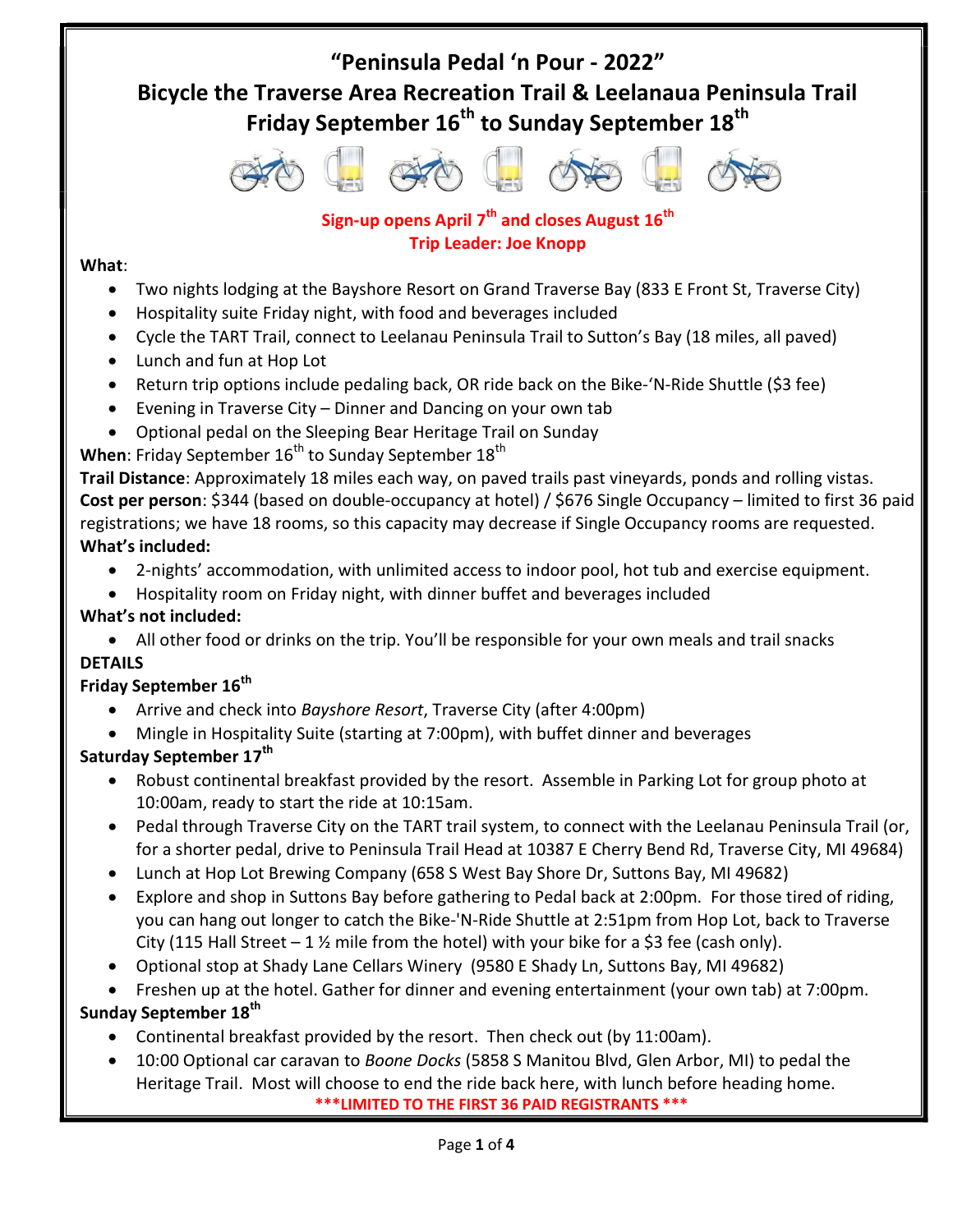This page intentionally left blank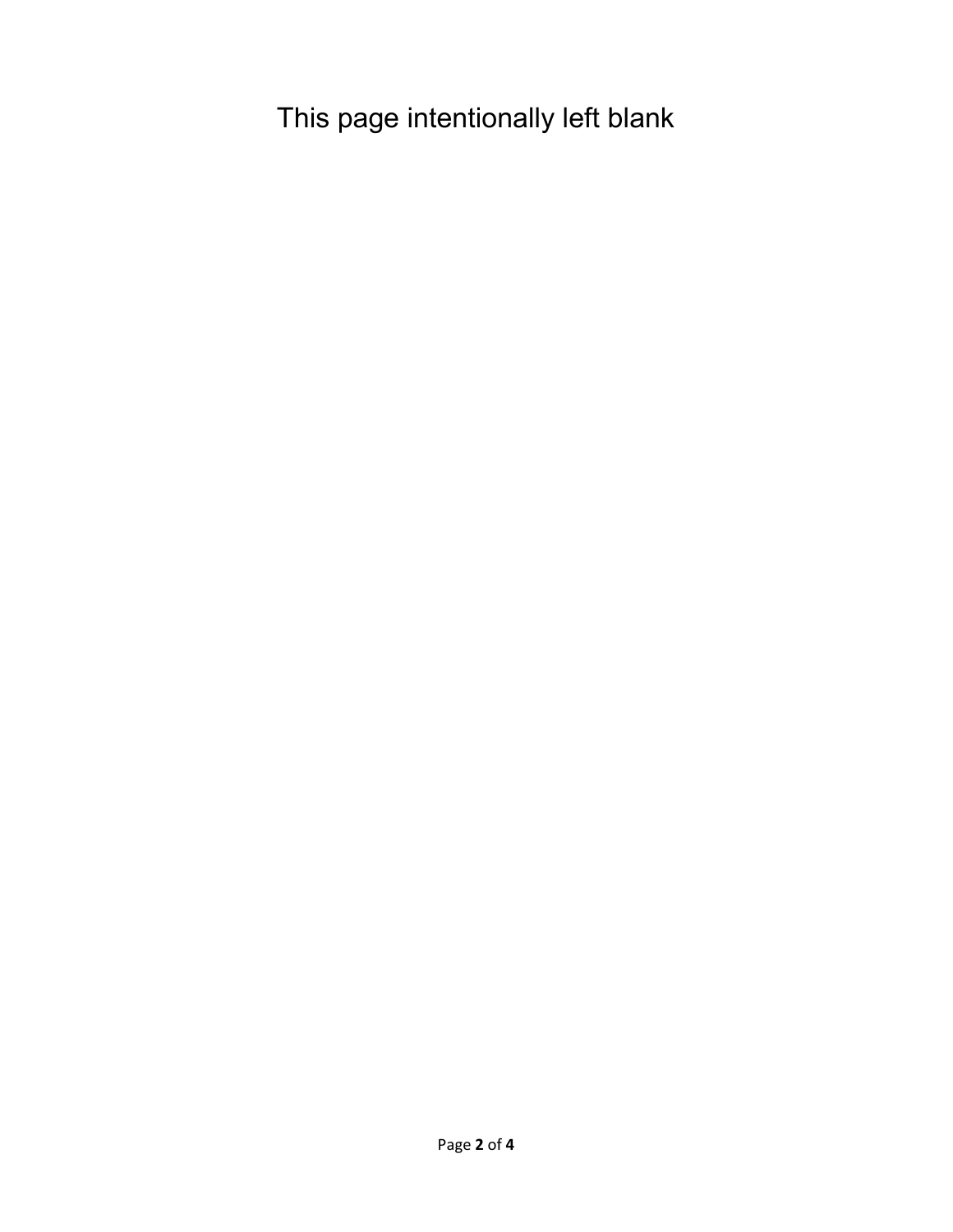

# ANN ARBOR SKI CLUB

 Event: Traverse Area "Peninsula Pedal & Pour" Bicycle the Traverse Area Recreation Trail and Leelenau Peninsula Trail Trip Dates: Friday, September 16<sup>th</sup> through Sunday, September 18<sup>th</sup> 2022 Contract to Participate

\*\*Membership for 2022/23 required for sign-up

Description of Event: Traverse City Weekend, featuring a 36-mile round-trip bicycle ride up the Leelanau Peninsula on Saturday, and an optional Mission Point Winery Tour on Sunday. Hospitality Room Friday Night with robust Buffet (meats, cheeses, salads, deserts), Beer & Wine / Continental breakfast included Saturday and Sunday. All other meals and beverages on your own.

### Print Clearly and Please Leave No Blanks

| *Trip leader (Joe Knopp) will communicate via e-mail and text to all trip members                                                                                                                                                                                                                                                                                                                                                                |  |  |  |
|--------------------------------------------------------------------------------------------------------------------------------------------------------------------------------------------------------------------------------------------------------------------------------------------------------------------------------------------------------------------------------------------------------------------------------------------------|--|--|--|
| Trip Cost: \$344 per person based on double occupancy / Single Occupancy \$676 - Due at sign up.<br>Make Checks Payable to: Ann Arbor Ski Club, and mail with this completed form to:<br>Joe Knopp, 4317 Shoreview Ln, Whitmore Lake, MI 48189-9394                                                                                                                                                                                              |  |  |  |
|                                                                                                                                                                                                                                                                                                                                                                                                                                                  |  |  |  |
| <b>Emergency Contact:</b>                                                                                                                                                                                                                                                                                                                                                                                                                        |  |  |  |
|                                                                                                                                                                                                                                                                                                                                                                                                                                                  |  |  |  |
| I have read, and I accept fully the Event responsibilities and policies on the second page of the Contract to Participate including but not<br>limited to: liability, payments, refunds and cancellation. I understand that I may receive an additional copy of said policy upon request. I<br>understand that membership in the Ann Arbor Ski Club, for the year in which this event is to take place is required to participate in this event. |  |  |  |
|                                                                                                                                                                                                                                                                                                                                                                                                                                                  |  |  |  |
|                                                                                                                                                                                                                                                                                                                                                                                                                                                  |  |  |  |

LIMITED TO THE FIRST 36 PAID REGISTRANTS (Single Room Selections will reduce this total)

SIGN-UPS END ON 8/16/2022